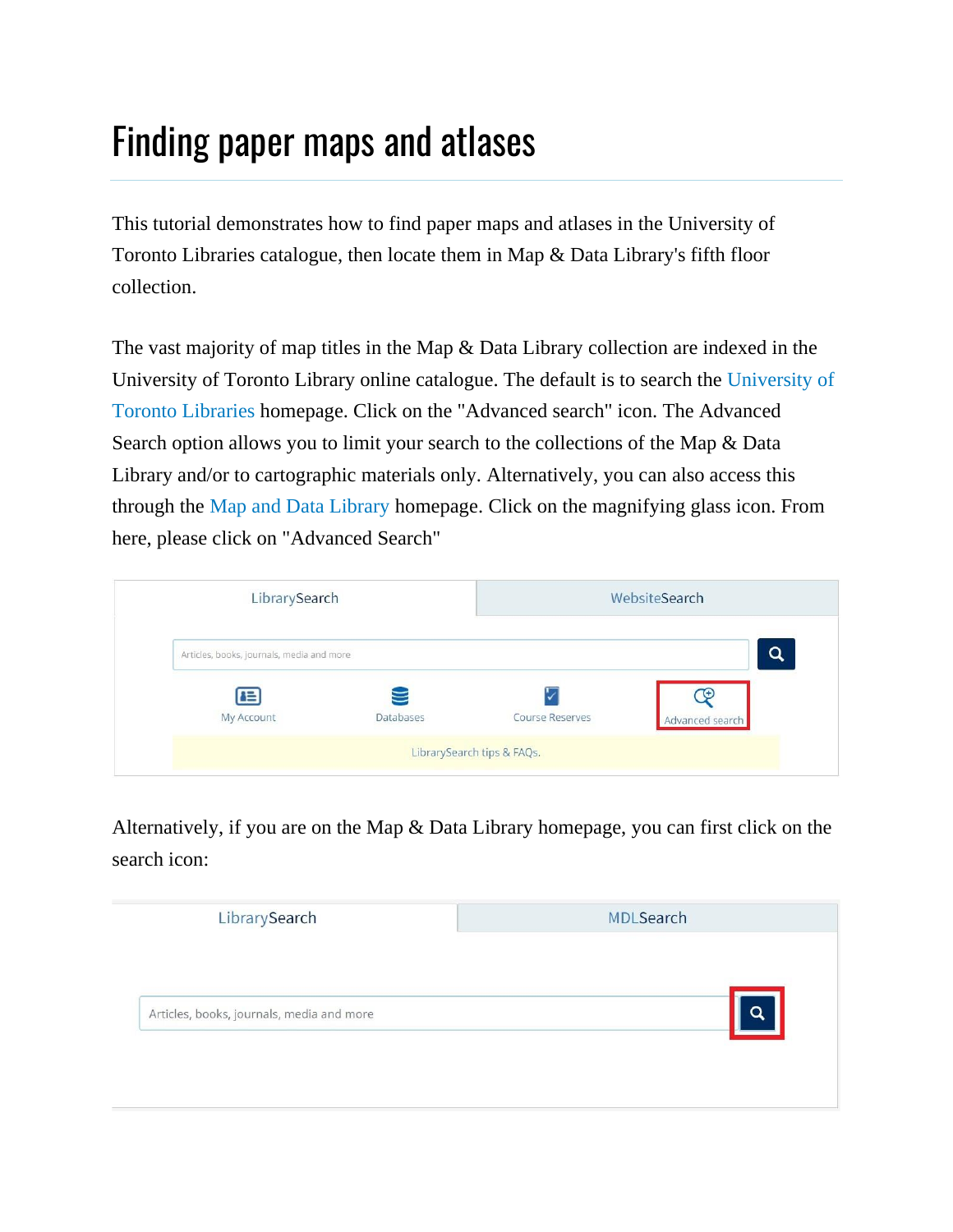Then, on the general search, please click on Advanced Search.

| Search for books, eBooks, articles, journals, and more |  |  | Everything $\bullet$ All Libraries $\bullet$ <b>Q</b> $\bullet$ Advanced Search |
|--------------------------------------------------------|--|--|---------------------------------------------------------------------------------|
| All items $\blacktriangledown$                         |  |  |                                                                                 |

In Advanced Search, use the Search Scope dropdown menu to select Map & Data Library.

| Search Criteria ^                                                                                         | Knox College Library<br>Law Library                                                       | $\sim$ |
|-----------------------------------------------------------------------------------------------------------|-------------------------------------------------------------------------------------------|--------|
| Everything<br>◯ Course Reserves<br>Search for:                                                            | Search Scope:<br>Map and Data Library                                                     |        |
| Search filters<br>Downtown Los Angeles<br>Any field $\blacktriangledown$<br>contains $\blacktriangledown$ | Massey College Library<br>Format<br>Mathematical Sciences Library<br>All items            |        |
| Enter a search term<br>Any field $\blacktriangledown$<br>$contains \rightarrow$<br>$AND$ $\rightarrow$    | Language<br>٠<br>Any language<br>Start Date:<br>Month Year<br>Day<br>$\blacktriangledown$ |        |
| $O$ Clear<br>+ Add A New Line                                                                             | End Date:<br>Year<br>$\overline{\phantom{a}}$<br>Month<br>Day                             |        |
| Any field<br>contains<br><b>Downtown Los Angeles</b><br>$\rightarrow$                                     | $Q$ Search                                                                                |        |

Search for the map or atlas you are looking for by entering a search term. For example, "Downtown Los Angeles".

On the left-hand side of the results, there are filter options. For maps, select Maps under the Format filter. Then click Apply Filter.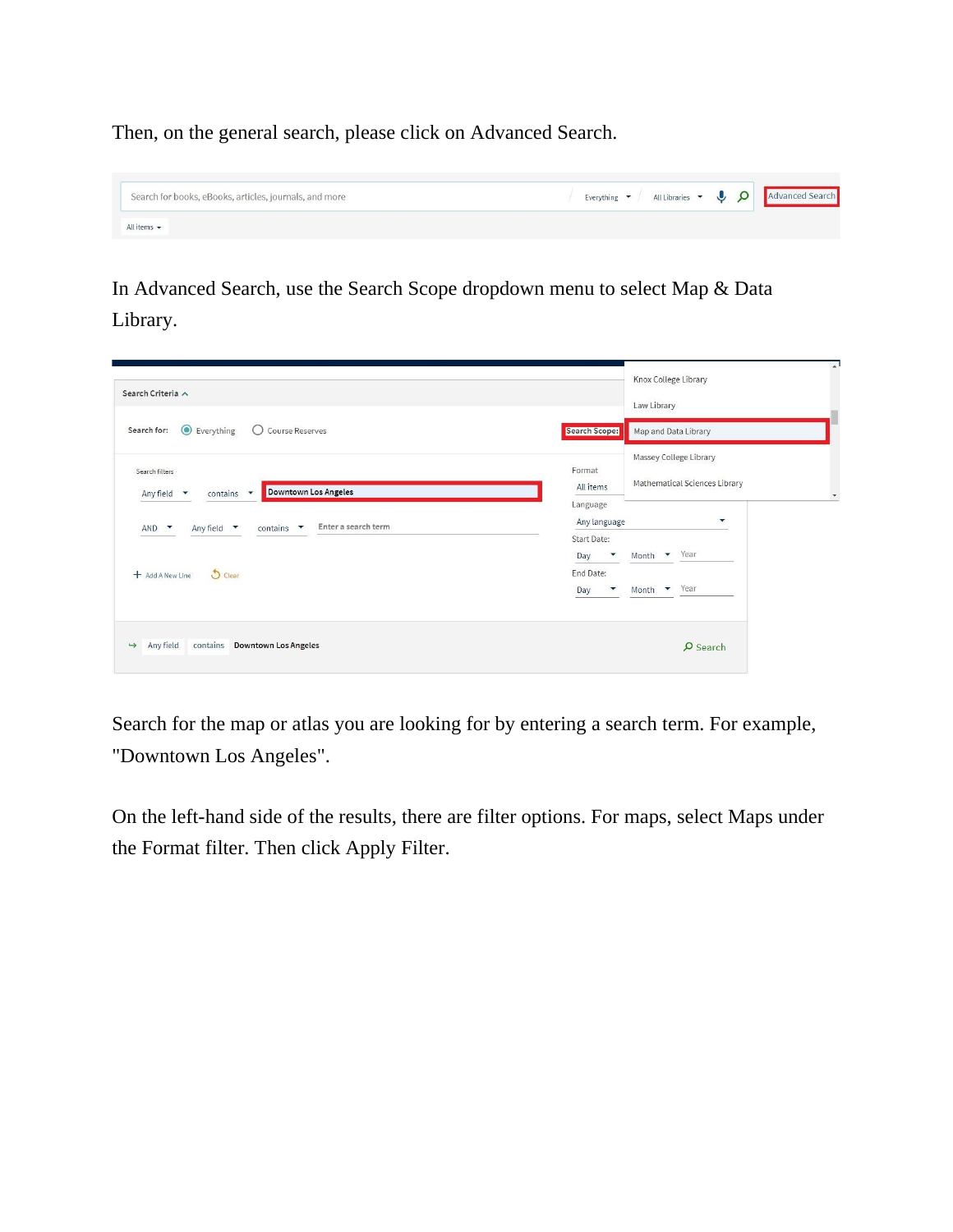| Filter your results       | 1 |
|---------------------------|---|
| Sort by Relevance         |   |
| Show Only ^               |   |
| In Library                |   |
| Online                    |   |
| Format $\wedge$           |   |
| Books (44)                |   |
| Maps $(11)$               |   |
| Videos (9)                |   |
| Audio $(1)$               |   |
| Library $\wedge$          |   |
| Map and Data Library (11) |   |
| Subject ^                 |   |
| Electronic Books (24)     |   |
| <b>APPLY FILTERS</b>      |   |

Unfortunately, there is no filter for atlases. Some are listed as maps and others as books. It is best not to apply a format filter when looking for an atlas.

Here is an example of an item record for a paper map at MDL. The call number is highlighted in the red box below (G4364.L8 1984).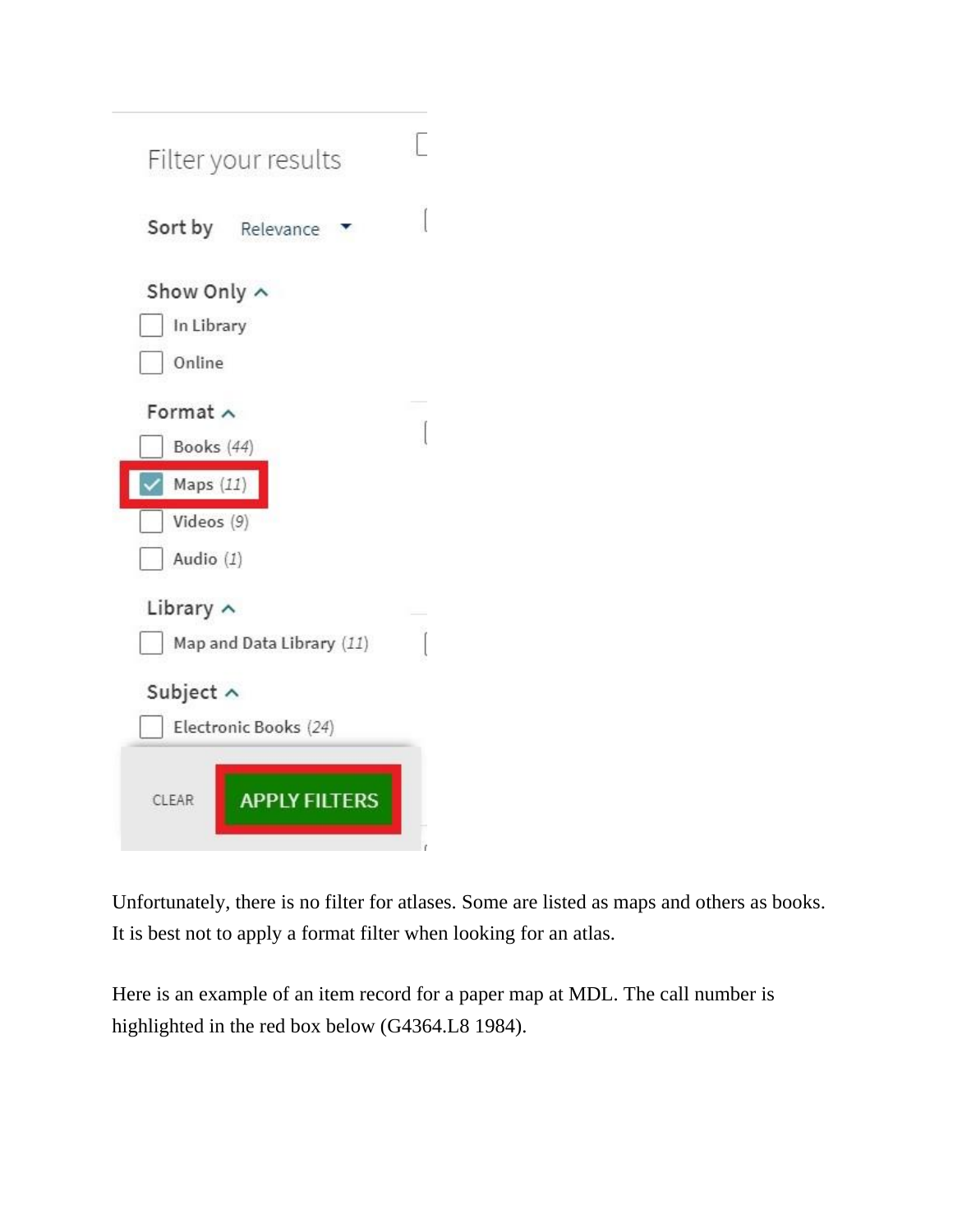|                     | MAP<br>Downtown Los Angeles<br>Unique Media Incorporated.                                                                                                |                    |
|---------------------|----------------------------------------------------------------------------------------------------------------------------------------------------------|--------------------|
|                     | Don Mills, Ont. : Unique Media Inc.<br>1984                                                                                                              |                    |
|                     | Available At Map And Data Library Map Collection (G4364.L8 1984)                                                                                         |                    |
| Top                 |                                                                                                                                                          |                    |
| Send To             | Send to                                                                                                                                                  |                    |
| Get It              |                                                                                                                                                          |                    |
| Details             | $\mathcal{O}$<br>99<br>ĥ<br>X<br><b>RW</b><br>Permalink<br>Print<br>Export<br>Citation<br>RefWorks<br>Export To                                          |                    |
| <b>Shelf Browse</b> | Citation<br>Excel<br>(RIS)                                                                                                                               |                    |
| More Information    | Report A Problem!                                                                                                                                        |                    |
|                     | Get It                                                                                                                                                   |                    |
|                     | The email a record feature is currently not available. Please sign in to<br>$\frac{1}{2}$ Sign In<br>Need help?<br>save searches or see request options. |                    |
|                     | Back To Locations                                                                                                                                        |                    |
|                     | <b>LOCATION ITEMS</b>                                                                                                                                    |                    |
|                     | Map and Data Library<br>Available, Map Collection G4364 .L8 1984<br>(1 copy, 1 available, 0 requests)                                                    | $\equiv$ $\hat{z}$ |
|                     | Item in place G4364.L8 1984<br>Not loanable                                                                                                              |                    |

Scrolling down will give you additional details about what is represented on the map.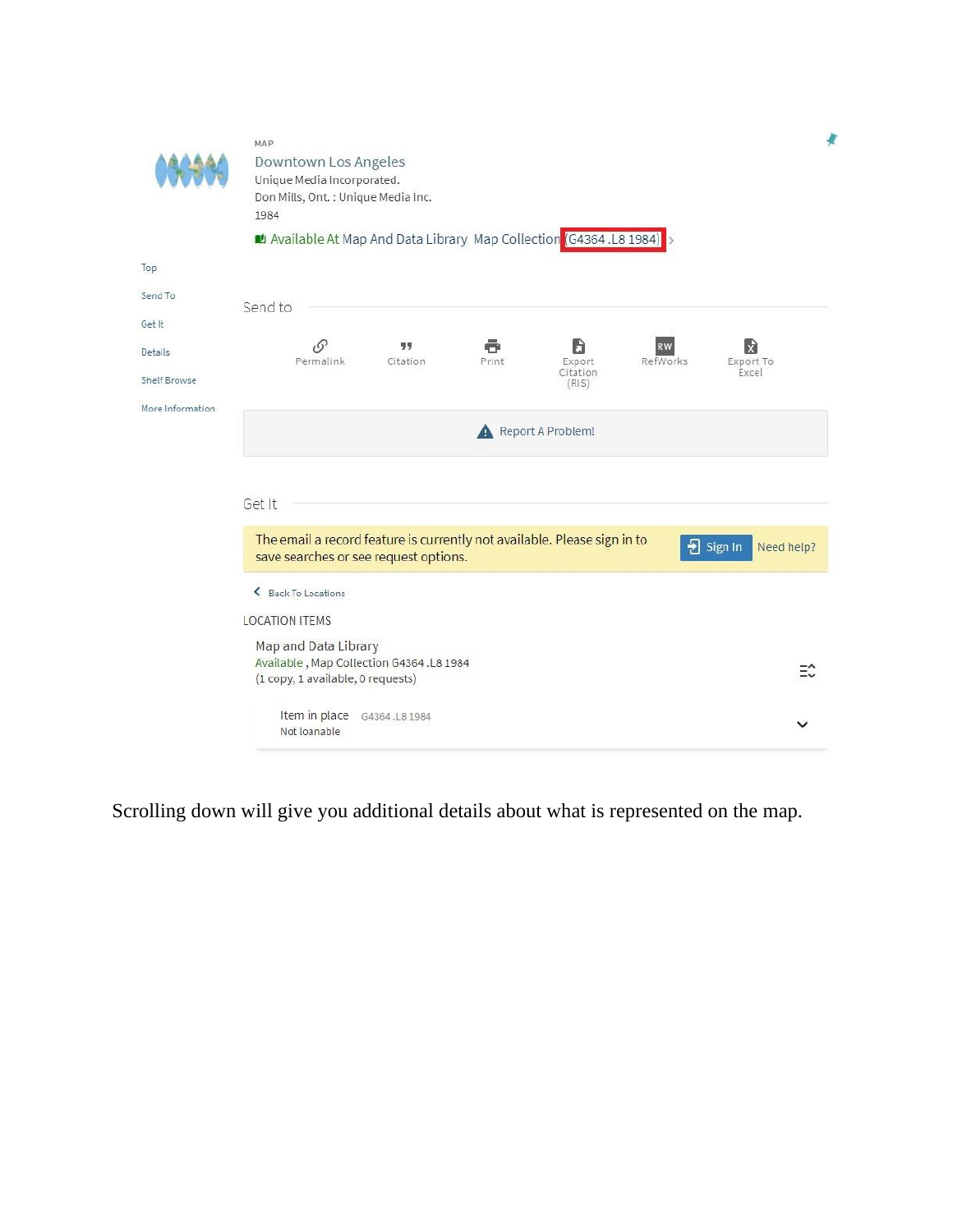| Details              |                                                                                                                                                                                        |
|----------------------|----------------------------------------------------------------------------------------------------------------------------------------------------------------------------------------|
| Title                | Downtown Los Angeles                                                                                                                                                                   |
| Creator              | Unique Media Incorporated. >                                                                                                                                                           |
| Publisher            | Don Mills, Ont.: Unique Media Inc.                                                                                                                                                     |
| <b>Creation Date</b> | 1984                                                                                                                                                                                   |
| Subject              | Central business districts -- California -- Los Angeles -- Maps ><br>Los Angeles (Calif.) -- Bird's-eye views >                                                                        |
| Format               | Scale indeterminable. --<br>1 view : col. ; 42 x 58 cm. folded to 23 x 10 cm.                                                                                                          |
| <b>General Note</b>  | Bird's-eye view; pictorial axonometric map.<br>Streets & major bldgs, named.<br>On verso: index to places of interest.<br>Insets: Exposition Park and vicinity -- [Downtown miniride]. |
| Source               | Library Catalog                                                                                                                                                                        |

The call numbers for all paper maps at MDL will begin with the letter G. However, the G is not included in the call numbers written on the maps in our collection, or on the labels on the drawers they are contained in. Therefore, when looking for the above map, you will look for 4364 .L8 1984. The inclusion of "Rare", "B2" or "VF" in a call number represents a map that will need to be retrieved by Map & Data Library staff. [Email us](https://mdl.library.utoronto.ca/about/contact-us) or drop in during [reference hours](https://mdl.library.utoronto.ca/about/hours) for assistance.

The call numbers of all atlases will begin with a letter (likely G), which will appear on the labels on their spines. In the catalogue record, you may also see the designations "Fo" or "Oversize" in the call number. These indicate larger volumes that will be shelved in our oversize section. Again, feel free to ask for assistance during reference hours if you need help locating materials.

## Tips for searching the catalogue

When searching for maps, try using keywords associated with your geographic area of interest, and the type of map you wish to locate. For example, to find a map of bus, subway and streetcar routes in Toronto, try typing *Toronto transit* into the search box.

Note that not every geographic area covered by a map will necessarily be described in the catalogue record, and hence these maps may not come up in a search. If you find no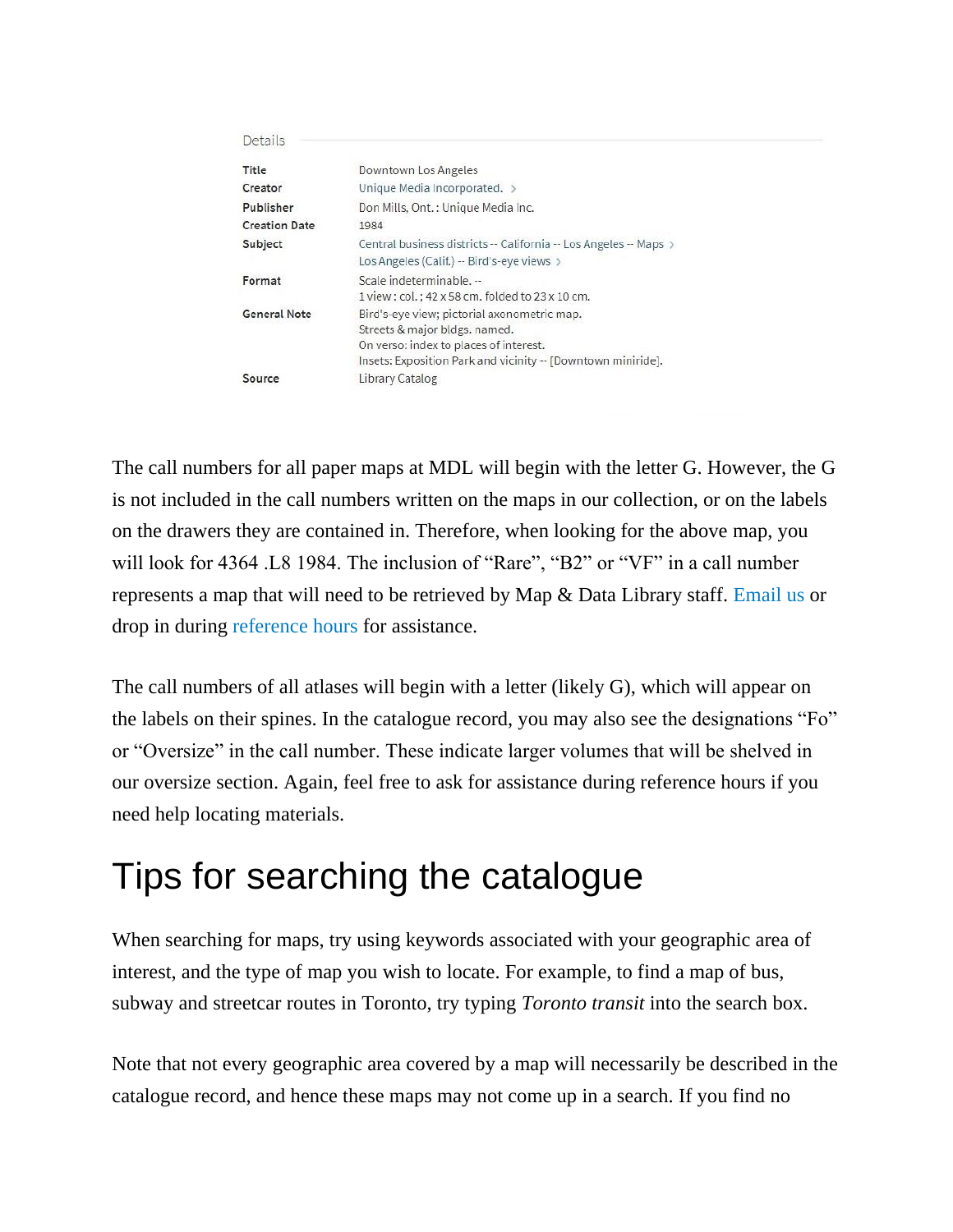results for a particular query, try "zooming out" to a broader level of geography in which your area of interest is contained. For example, if you were looking for a map that showed the Rexdale neighbourhood in west Toronto, a search of all items in the Map & Data Library using the search query *Rexdale* will return no results, but this does not necessarily mean that we do not have any maps that show the neighbourhood. Rexdale likely appears on many maps of the former municipality of Etobicoke, later amalgamated into the city of Toronto – searching the catalogue for *Etobicoke* or *Toronto* will provide you with other maps in which you may find Rexdale.

## Locating paper maps in the MDL collection

Each drawer of maps is labeled with a brief description of its contents, as well as a reference to the call numbers contained within that drawer. Many drawers will have two call numbers listed, indicating the beginning and end of the range of call numbers associated with the items inside.

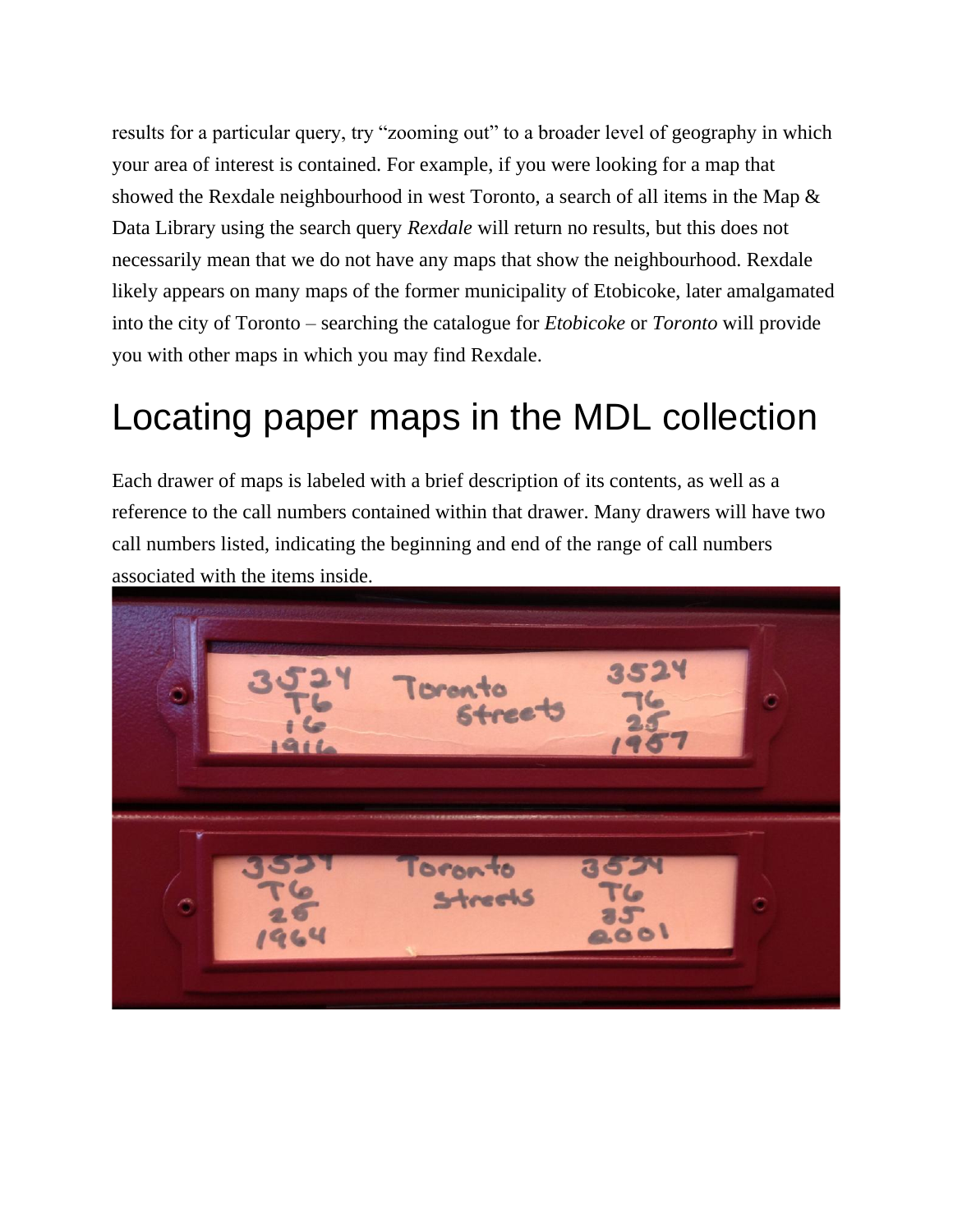The call number is found within the red box stamped on each map, usually at the bottom right of the sheet.



A drawer labeled with a single call number indicates that the contents are part of a larger map series that may span several drawers.